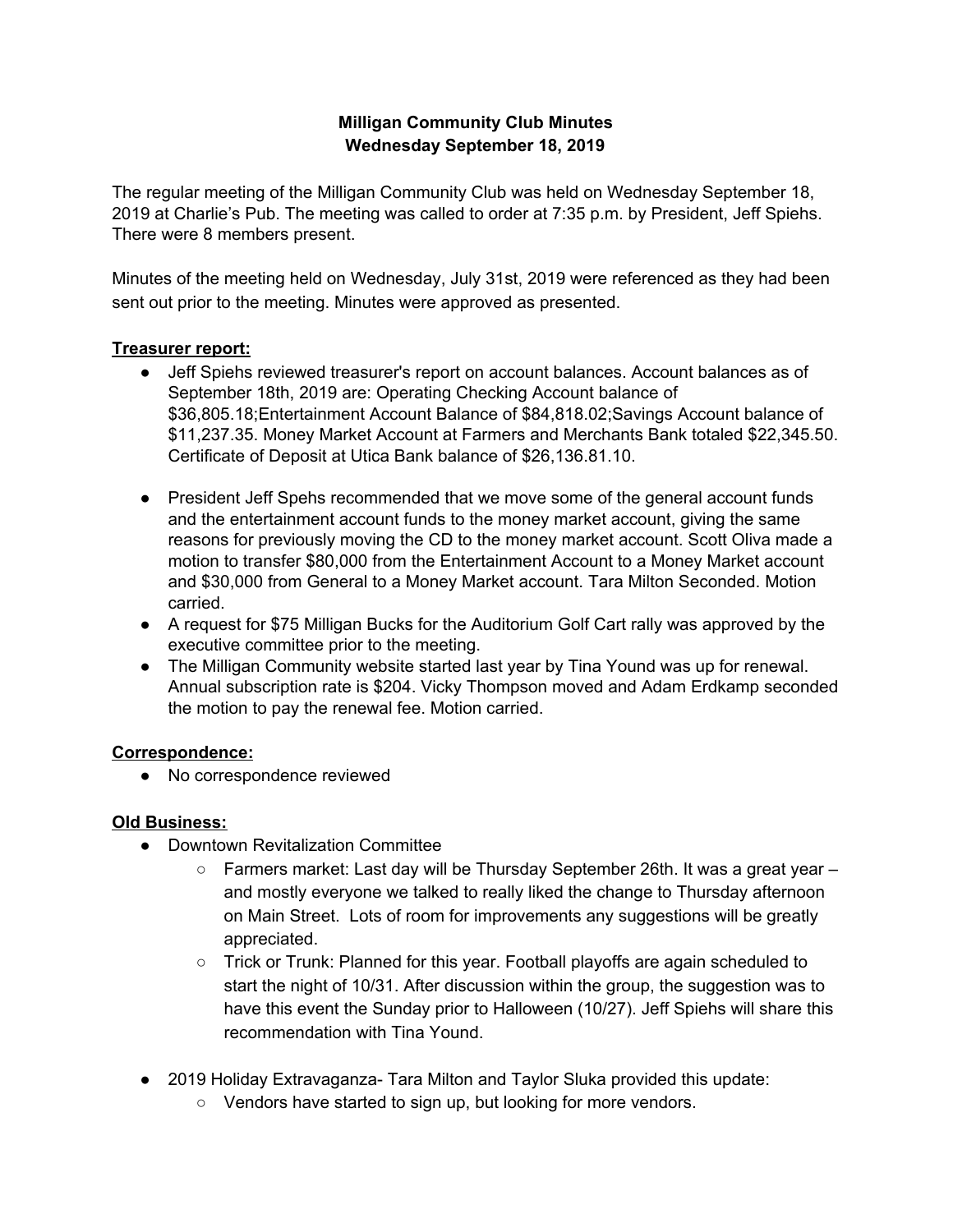- $\circ$  They have changed the name to Holiday Market on Main. Flyers have been ordered and will be in soon to start posting and handing out.
- Tara and Taylor are also looking for volunteers to help with the following duties. If you are able to help, please contact Tara or Taylor:
	- Setting up
	- Raffle table 2 hour shifts?
	- Restocking the refreshments table
	- Handing out flyers to surrounding towns
	- Tear down Sunday or Monday
- Funds for abandoned house removal.The policy around the abandoned house removal was brought up around if there is a rule about getting funds then selling the property. There was not a copy of the policy in the secretaries binder, so Theresa Krupicka will check her files to see if there is a copy and send club members for review.
- Business Membership Drive: Ann Jansky has started going around to businesses to share information about the membership. 4 businesses had signed up due to her efforts.
- Yard of the Month Club: Gary Vavra had the yard sign with him to show the group what the winners will have posted in their yard for the month they are chosen as winner.
- Light Pole Flags: Tina Yound sent some samples with Jeff that were received from Presicion. \$1200 for mesh, \$1500 for one with wind holes. The group thought it would benefit us to get a couple of more quotes from other vendors before making a decision to do anything with the flags at this time. .

# **New Business:**

- Main Street Grant Application American Legion Post 240: A request had been submitted by Crystal Vavra on behalf of American Legion Post 240 for some improvements on the front window display area. These approvals are done by the executive committee. The committee thought it would also be good to review the guidelines. Theresa Krupicka send a copy of the Main Street Improvement guidelines to the executive committee. Executive committee will notify Crystal of the decision.
- Snoopy/Taz and/or lighting contest and/or decorating business windows:Last meeting it was decided to offer a Holiday/Family movie substitution to the Bohemian Drive In. It was decided that the moive and Taz/Snoopy kickoff would be held on 12/1/19 and the awards celebration would be on 12/15/19. Decsions about food (popcorn, hot dogs, chips, etc) were pushed out to the next meeting. The group decided to go a year without the lighting contest for homes. The business decorating contest would still be sponsored.
- MCC Christmas Party: The date of the MCC Christmas Party was set for December 18th, 2019. Social Hour from 6-7, Dinner 7. Jeff SPiehs will reserve Charlie's and request food options be presented at the next meeting.